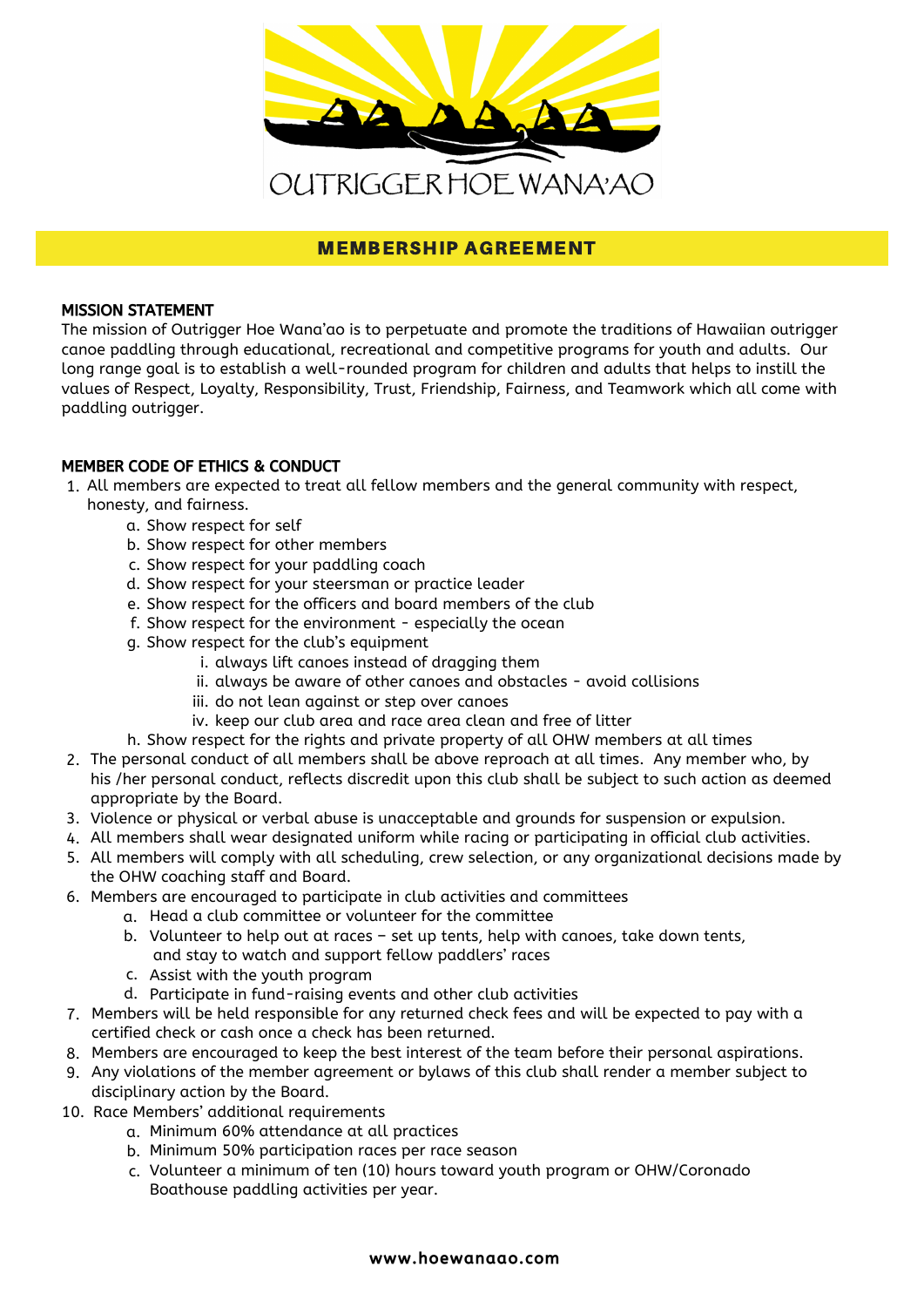

## COACH'S CODE OF ETHICS & CONDUCT

- 1. Treat each paddler with respect and dignity
- 2. Provide canoe paddlers with advance notice of program requirements, practice schedule & crew selection criteria
- Make crew decisions based on fair and equitable standards 3.
- 4.Be available to explain decisions or answer questions
- Foster an environment of open communication with the paddlers 5.
- Mediate conflicts between paddlers that affect the success of the paddling program 6.
- 7. Be prepared to seek help from the Board or President in solving conflicts
- Utilize a positive coaching style that fosters teamwork and promotes the values and mission statement 8. of Outrigger Hoe Wana'ao

## CHAIN OF COMMAND/COMMUNICATION

Outrigger Hoe Wana'ao promotes an open forum of communication and promotes the power of the individual paddler to make a difference in the club and to voice his/her opinions. Procedure for complaints regarding coaching or the management of the paddling program will be as follows.

- 1. Talk with the coach;
- If you still feel like your complaint has not been adequately addressed, talk with the President. 2.
	- a. If a matter is brought to the President's attention, the President may bring the matter before the Board of Directors to discuss resolution.

### CLUB COMMUNICATIONS

- It is the responsibility of each paddler to sign up for the group communication tool: facebook group; 1. forums
- 2. It is the responsibility of each paddler to communicate to the club, coach, Board, as needed in a timely fashion in order for the club to make plans for practices, races, events and activities

#### **TERMS**

This membership shall be valid only for as long as the paddler remains in good standing and complies with all OHW rules and policies as outlined in this document, the OHW Bylaws, or any other policy, procedure or guideline established by the Board

Causes for ineligibility to race include:

- The member is delinquent in his/her annual dues and/or race fees a.
- b. The member is suspended by the Board for misconducted during any Club function or race, which directly reflects on the reputation and image of OHW
- The member fails to meet established insurance requirements c.
- Failure to sign OHW required forms d.

Causes for termination of the Membership Agreement include:

- Failure to pay OHW dues a.
- b. Failure to comply with the OHW Bylaws
- c. Any gross insubordination or disrespect shown toward any OHW member, officer or any racing organization.

|  |  | I certify that I've received and read the Member Agreement: |  |
|--|--|-------------------------------------------------------------|--|
|--|--|-------------------------------------------------------------|--|

\_\_\_\_\_\_\_\_\_\_\_\_\_\_\_\_\_\_\_\_\_\_\_\_\_\_\_\_\_\_\_\_\_\_\_\_\_\_\_\_\_\_\_\_\_\_\_\_\_\_\_ Signature

\_\_\_\_\_\_\_\_\_\_\_\_\_\_\_\_\_\_\_\_\_\_\_\_\_\_\_\_\_\_\_\_\_ Date